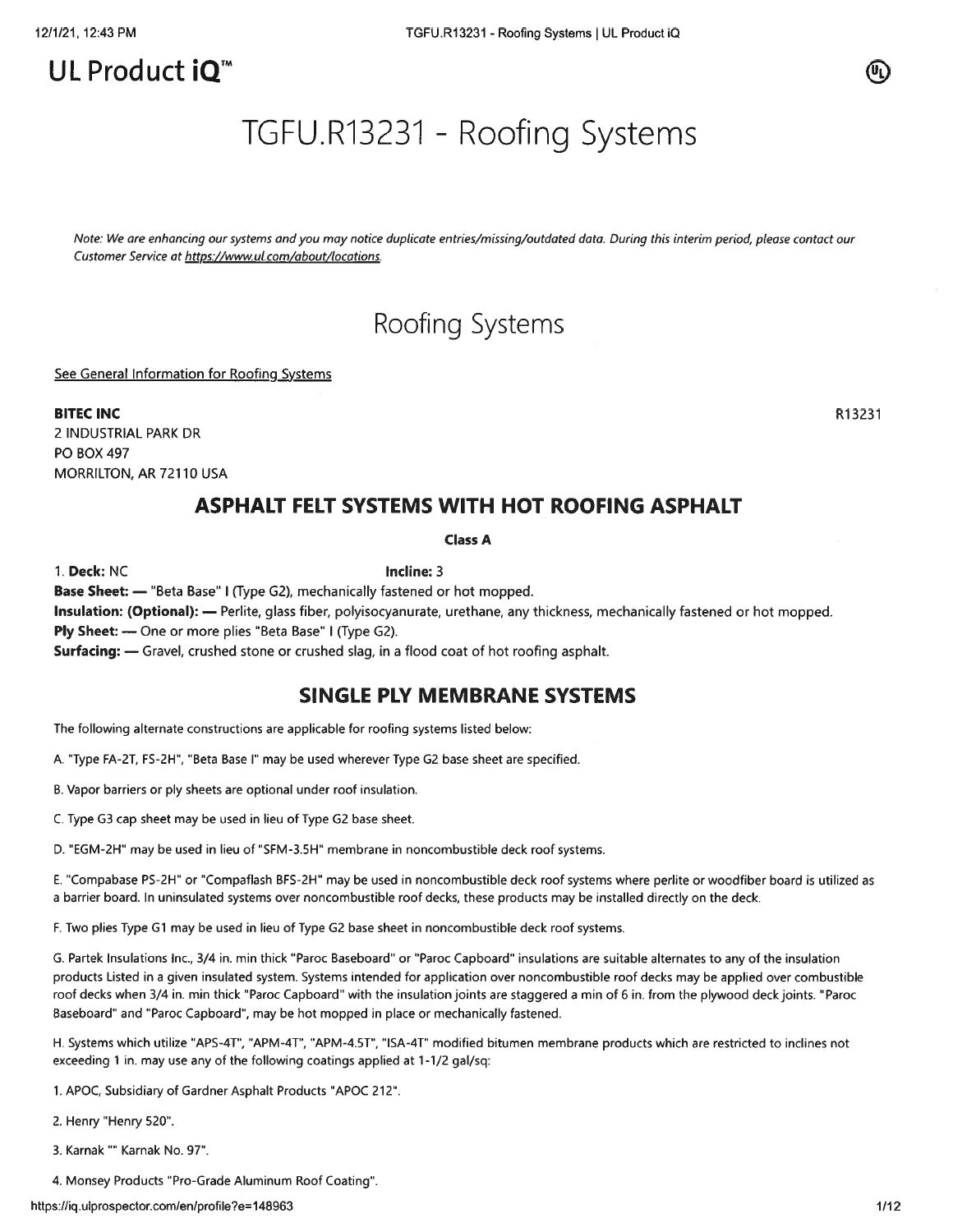### 12/1/21, 12:43 PM TGFU.R13231 -Roofing Systems I UL Product iQ

I. Any of the following Classified roofing systems may be installed over combustible or noncombustible roof decks or any existing roof system when min 1/4 in. thick G-P Gypsum DensDeck® or min 1/2 in. thick gypsum board is installed. When these materials are installed over new combustible roof decks, the butt joints are to be staggered a min of 6 in. from deck joints.

J. Unless otherwise indicated, "SPM-4H" and "SPM-4H/250" are acceptable alternates to "SFM-3H", "SFM-3.5H", "SPM-4T" and "SPM-4,ST" or "Elastoplan 250 G/P" in noncombustible roof deck assemblies.

K. Unless otherwise indicated, "Mineral Design MDA" may be used as an alternate to 'APM-4T". Unless otherwise indicated, "Mineral Design MDS" may be used as an alternate to "SPM-4H".

L. Unless otherwise indicated, "BETA VENT" may be used in lieu of "EGM-2H", Type G1 <sup>p</sup>ly sheet or Type G2 base sheet.

M. In any of the following Classifications, additional layers of base/ply sheets may be used above and beyond the number of <sup>p</sup>lies specified in the individual Classifications.

N. "IMPERFLEX USA" may be used in lieu of "FS-2H" in any of the following classification.

0. For ballasted systems, "UDL-40", "MAT-40", "ISA-4T" or "DEFEND" may be used wherever Type G2 base sheet are specified.

### Class A - Ballasted

### 1. Deck: NC **Incline: 3**

Insulation (Optional): — Polyisocyanurate, urethane, perlite/polyisocyanurate composite, perlite/urethane composite, <sup>g</sup>lass fiber, wood fiber or perlite, any thickness.

Base Sheet: — One or more <sup>p</sup>lies Type G2, hot mopped or mechanically fastened.

Membrane: — "APS-4T", "APM-4T", 'APM-4.5T", "ISA-4T", "DEFEND" or "SPM-4.5T" or "Elastoplan <sup>250</sup> G/P" (modified bitumen), heat fused; or "SPS-3H", "SPM-3.SH" or "Elastoplan 180 G/S", "SFM-3H", "SFM-3.5H", "SFM-3H-FR", hot mopped "SFM-3.5H-FR", "SFM-4H", "SFM-4H-FR" or "SFM-4.5H-FR", (modified bitumen) or "IMPERFLEX MSA", self-adhered, or "Elasto PE 3 P/P' heat-welded. Surfacing: — Gravel. As an option, grave<sup>l</sup> can be applied loosely, but incline cannot exceed <sup>2</sup> in.

2. Deck: C-i 5/32 Incline: 1/2

Insulation (Optional): — Polyisocyanurate, urethane, perlite/polyisocyanurate composite, perlite/urethane composite, <sup>g</sup>lass fiber or perlite, 1-1/2 in. min thickness.

Base Sheet: — One or more <sup>p</sup>lies Type G2, hot mopped or mechanically fastened.

Membrane: — "APS-4T", "APM-4T", "APM-4.5T", "ISA-4T" or "SPM-4.5T" or "Elastoplan 250 G/P" (modified bitumen), heat fused; or "SPS-3H", "SPM-3.SH" or "Elastoplan 180 G/S", "SFM-3H", "SFM-3.5H", "SFM-3H-FR", hot mopped "SFM-3.5H-FR", "SFM-4H", "SFM 4H-FR" or "SFM-4.5H-FR", (modified bitumen) or "IMPERFLEX MSA", self-adhered, or "Elasto PE 3 P/P' heat-welded.. Surfacing: — Gravel embedded in hot mopping asphalt. As an option, grave<sup>l</sup> can be applied loosely.

### Class A - Fully Adhered

### 1. Deck: NC **Incline: 1-1/2**

Insulation: - Perlite, glass fiber, polyisocyanurate, urethane, phenolic, perlite/polyisocyanurate composite, perlite/urethane composite or wood fiber, any thickness.

Base Sheet: — One or more <sup>p</sup>lies Type G2, mechanically fastened or hot mopped.

Membrane: — "APM-4T", "APM-4.5T", "APS-4T" or "ISA-4T" heat fused in place.

Surfacing: — Karnak Chemical "Karnak #97 Fibrated Aluminum Asphalt Coating" or "Karnak #97 Asbestos Free Aluminum Roof Coating" 1-1/2 gal/sq.

2. Deck: NC **Incline: 3/4** 

Insulation: - Perlite, glass fiber, polyisocyanurate, polyisocyanurate/perlite composite, urethane, perlite/urethane composite or wood fiber, 4-1/2 in. max.

Base Sheet: — One or more <sup>p</sup>lies Type G2, mechanically fastened or hot mopped.

Membrane: — "IMPERFLEX MSA", self-adhered; "SFM-3H", "SFM-3.SH", "SFM-4H", "SPM-3.5H" or "Elastoplan <sup>180</sup> G/S" or "SPS-3H" adhered with hot roofing asphalt, or "Elasto PE 3 P/P' heat-welded.

Surfacing: — Karnak Chemical "Karnak #97 Fibrated Aluminum Asphalt Coating", "Karnak #97 Asbestos Free Aluminum Roof Coating", Grundy 'al MB Aluminum Roof Coating", 1-1/2 gal/sq.

3. Deck: NC **Incline: 3/4** 

Insulation: — Perlite, <sup>g</sup>lass fiber, polyisocyanurate, urethane, polyisocyanurate/perlite composite, perlite/urethane composite or wood fiber, any thickness.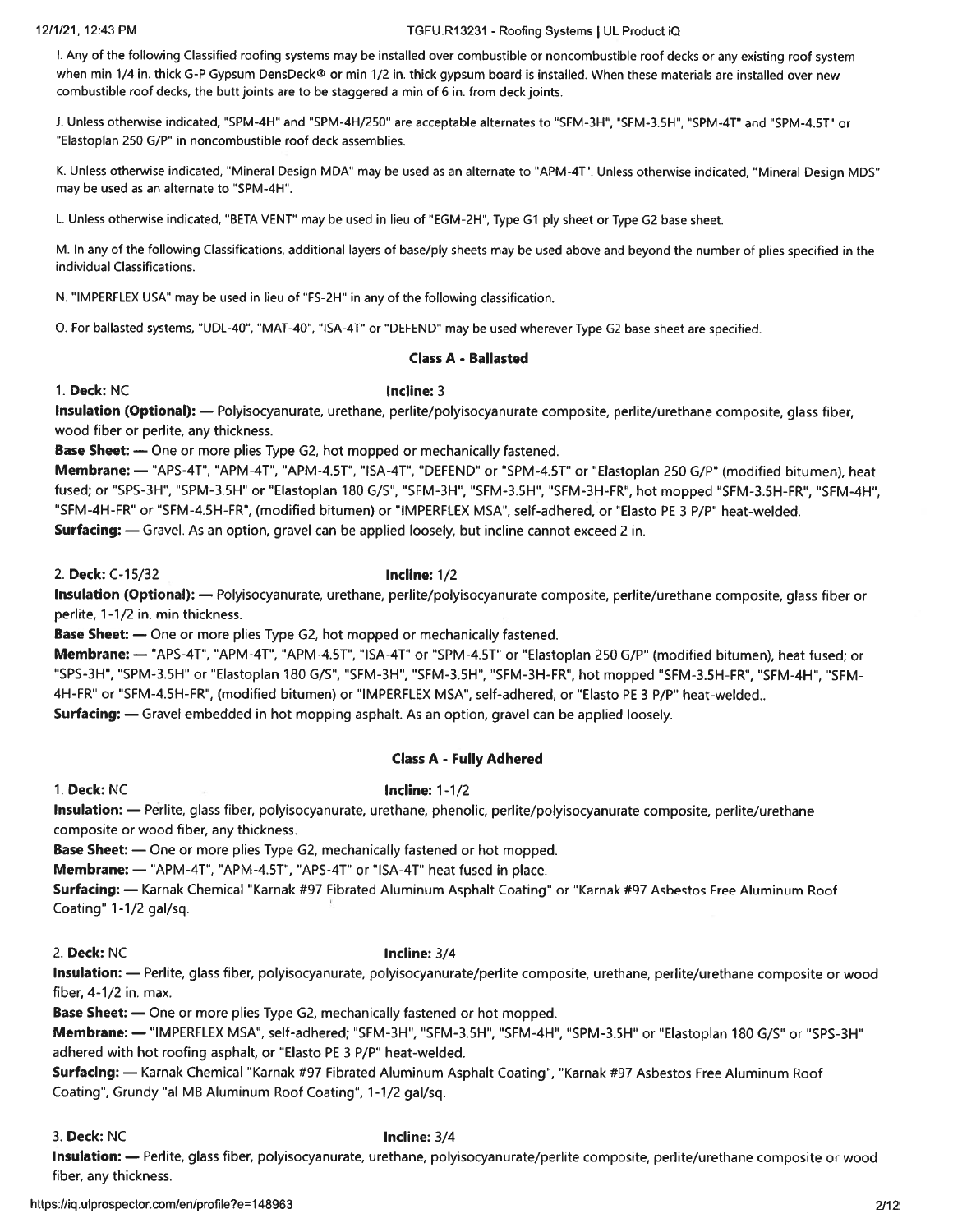### 12/1/21, 12:43 PM TGFU.R1 3231 -Roofing Systems I UL Product iQ

Base Sheet: — One or more plies Type G2, mechanically fastened or hot mopped.

Membrane: — "SPM-4.5T' or "Elastoplan 250 G/P", heat fused in place.

Surfacing: - Karnak Chemical "Karnak #97 Fibrated Aluminum Asphalt Coating", "Karnak #97 Asbestos Free Aluminum Roof Coating", Grundy "al MB Aluminum Roof Coating", 1 1/2 gal/sq.

4. Deck: NC **Incline: 1/2** 

Ply or Base Sheet: - Three plies Type G2.

Membrane: — "IMPERFLEX MSA", self-adhered; "SPM-3.SH" or "Elastoplan 180 G/S", "SPS-3H", "SFM-3H", "SFM-3.5H" or "SFM-4H", adhered with hot roofing asphalt, or "Elasto PE 3 P/P" heat-welded.

Surfacing: — Karnak Chemical "Karnak #97 Fibrated Aluminum Asphalt Coating" or "Karnak #97 Asbestos Free Aluminum Roof Coating", <sup>1</sup> - <sup>2</sup> gal/sq or Grundy "al MB Aluminum Roof Coating" at 1-2 gal/sq.

5. Deck: NC **Incline: 1** 

Insulation: — Polyisocyanurate, urethane, Perlite/polyisocyanurate composite, perlite/urethane composite, <sup>g</sup>lass fiber, wood fiber or perlite, any thickness

Base Sheet: — One or more plies Type G2, hot mopped or mechanically fastened.

Membrane: — "APS-4T", "APM-4T", "APM-4.5T" or "ISA-4T" (modified bitumen), heat fused.

Surfacing: — Karnak Chemical "Karnak #97 Fibrated Aluminum Asphalt Roof Coating", "Karnak #97 Asbestos Free Aluminum Roof Coatings", Grundy "a! MB Aluminum Roof Coating", 1-2 gal/sq.

6. Deck: NC Incline: 3/4

Insulation: - Polyisocyanurate, urethane, perlite/polyisocyanurate composite, perlite/urethane composite, glass fiber, wood fiber or perlite, any thickness.

Base Sheet: — One or more plies Type G2, hot mopped or mechanically fastened.

Membrane: — "IMPERFLEX MSA", self-adhered; "SPS-3H", "SPM-3.5H" or "Elastoplan 180 G/S", "SFM-3H", "SFM-3.5H" or "SFM-4H" (modified bitumen), hot mopped or "SPM-4.5T" or "Elastoplan 250 G/P", (modified bitumen), heat welded, or "Elasto PE 3 P/P" heatwelded.

Surfacing: — Karnak Chemical "Karnak No. 97 Fibrated Aluminum Asphalt Roof Coating", "Karnak #97 Asbestos Free Aluminum Roof Coating" or Grundy "a! MB Aluminum Roof Coating", 1-2 gal/sq.

7. Deck: C-15/32 **Incline:** 1/2

Insulation (Optional): — Glass fiber, perlite, perlite/urethane composite, polyisocyanurate, urethane, perlite/urethane composite, polyisocyanurate/perlite composite, any thickness, mechanically fastened or hot mopped.

Base Sheet: — Three plies Type G2, mechanically fastened or hot mopped.

Membrane: — "APS-4T", "APM-4T", "APM-4.5T", "ISA-4T", "DEFEND" "SPM-4.5T" or "Elastoplan 250 G/P" (modified bitumen), heat fused.

Surfacing: — Karnak Chemical "Karnak No. <sup>97</sup> Fibrated Aluminum Asphalt Roof Coating", 1-2 gal/sq. or gravel. As an option, grave<sup>l</sup> may be loose laid.

8. Deck: C-15/32 **Incline:** 1/4

Insulation: — Two or more layers (staggered joints) polyisocyanurate, urethane, perlite/polyisocyanurate composite, perlite/urethane composite, glass fiber or perlite, 3 in. min. thickness.

Base Sheet: — One or more plies Type G2, hot mopped or mechanically fastened.

Membrane: — "IMPERFLEX MSA", self-adhered "APM-4T", "APM-4.5T", "APS-4T", "ISA-4T", or "SPM-4.5T" or "Elastoplan <sup>250</sup> G/P", heat fused or "SFM-3H", "SFM-3.5H", "SFM-4H", "SPM-3.5H" or "Elastoplan 180 G/S", "SPS-3H", hot mopped, or "Elasto PE 3 P/P" heat-welded..

Surfacing: — Karnak Chemical 'Karnak #97 Fibrated Aluminum Asphalt Roof Coating", "Karnak #97 Asbestos Free Aluminum Roof Coating", 1-2 gal/sq. or Grundy 'al MB Aluminum Roof Coating" at 1-2 gal/sq or two applications of "lMPER-SOL"'", "MAC-200 "or "MAC-300<sup>TM</sup>" coating, applied at 1 gal/sq.

9. Deck: NC 10. The contract of the contract of the contract of the contract of the contract of the contract of the contract of the contract of the contract of the contract of the contract of the contract of the contract o

Insulation: — Cellular concrete, gypsum concrete, vermiculite concrete, perlite concrete or structural concrete.

Base Sheet: — One or more plies Type G2, mechanically fastened.

Membrane: — "APM-4T", "APM-4.ST", "APS-4T" or "ISA-4T" (modified bitumen), heat fused.

Surfacing: — Karnak Chemical "Karnak No. 97 Fibrated Aluminum Asphalt Roof Coating", "Karnak #97 Asbestos Free Aluminum Roof Coating", 1-2 gal/sq. or Grundy "al MB Aluminum Roof Coating" at 1-2 gal/sq or two applications of "IMPER-SOL'M", "MAC-200 TM" or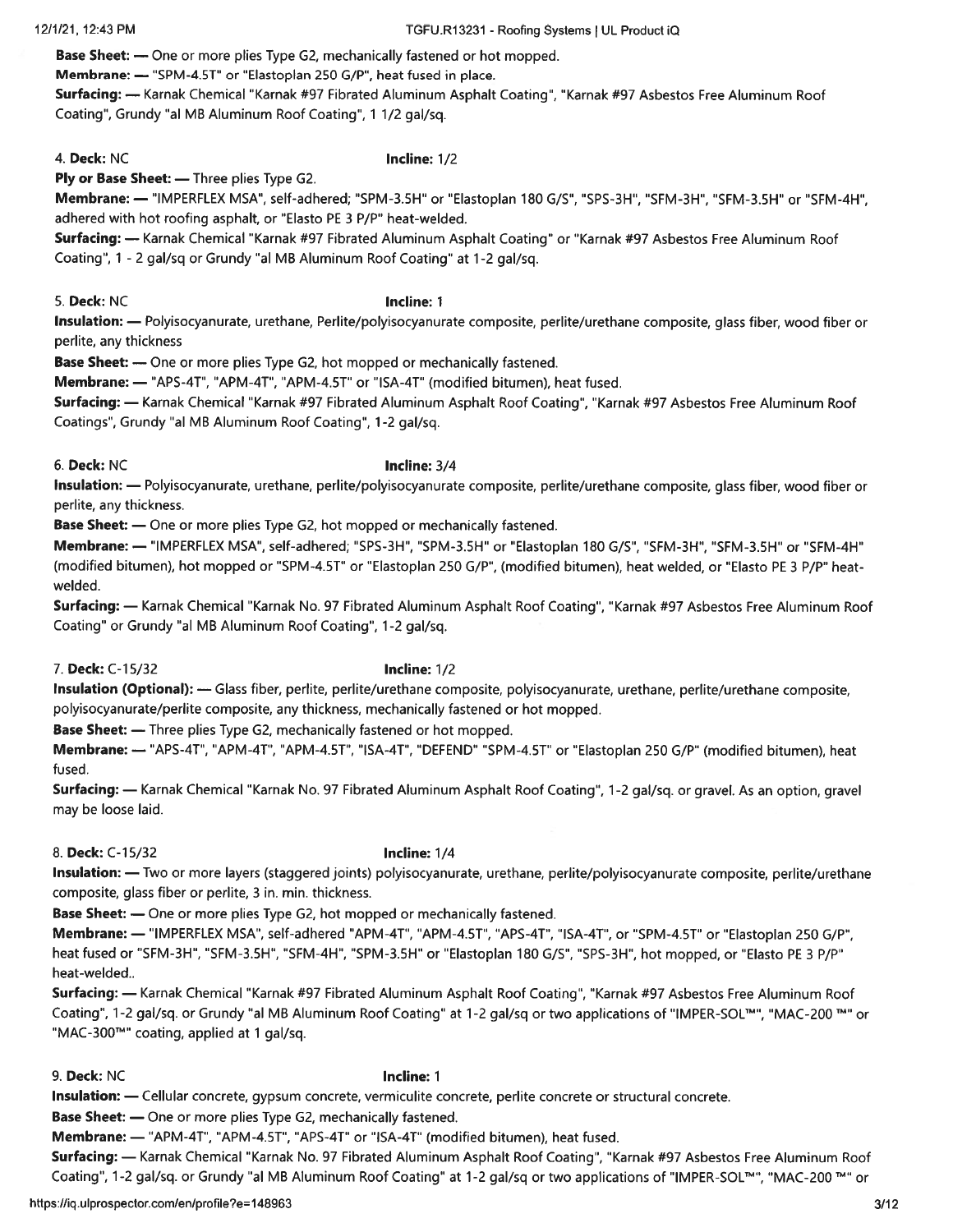"MAC-300™" coating, applied at 1 gal/sq.

### 10. Deck: NC 10. Incline: 1

Insulation (Optional): — Perlite, <sup>g</sup>lass fiber, polyurethane, isocyanurate, combination isocyanurate/perlite, polyurethane/perlite or wood fiber, any thickness.

Base Sheet: — One or more plies Type G2, mechanically fastened or hot mopped.

Membrane: — 'APM-4.5T", "APM-4T", "APS-4T", "ISA-4T", or "SPM-4.5T" or "Elastoplan 250 G/P" (modified bitumen), heat fused or "IMPERFLEX MSA" self-adhered, "SFM-3H", "SFM-3.SH", "SFM-4H", "SPS-3H" or "SPM 3.5H", (modified bitumen), hot mopped, or "Elasto PE 3 P/P" heat-welded.

Surfacing: - Grundy "al MB Aluminum Roof Coating" at 1-2 gal/sq.

11. Deck: NC Incline: 1/2

Insulation (Optional): — Glass fiber, perlite, perlite/urethane composite, 4 in. max, mechanically fastened or hot mopped.

Base Sheet: — Three plies Type G2, mechanically fastened or hot mopped.

Membrane: — "IMPERFLEX MSA", self-adhered "SFM-3H", "SFM-3.5H", "SFM-4H", "SPM-3.5H" or "Elastoplan 180 G/S" or "SPS-3H' (modified bitumen), hot mopped, or "Elasto PE 3 P/P' heat-welded.

Surfacing: - Karnak Chemical "Karnak No. 97 Fibrated Aluminum Asphalt Roof Coating" at 1-2 gal/sq., "Karnak #97 Asbestos Free Aluminum Roof Coating" 1-1/2 gal/sq. or gravel. As an option, gravel may be loose laid.

12. Deck: NC Incline: 1/2

Insulation: — Polyisocyanurate, wood fiber, any thickness.

Base Sheet: — One piy Type G2 mechanically attached or hot applied.

Membrane: — Two plies "ELASTO PE 3 P/P' (Same as SPS-3H excep<sup>t</sup> it is heat welded).

Insulation: — Expanded polystyrene, any thickness.

Fabric: — Polypropylene (non-UL Classified)

Surface: - Pre-cast concrete pavers, min 1-1/2 in thickness.

13. Deck: NC **Incline: 1** 

Insulation (Optional): — Polyisocyanurate, urethane, perlite/polyisocyanurate composite, perlite/urethane composite, 1 in. min; perlite or woodfiber 3/4 in. min, mechanically fastened or mopped in place.

Base Sheet: — One ply Type G2, mechanically fastened or mopped in place.

Membrane: - "ISA-4T", "APS-4T", "APM-4T" or "APM-4.5T", heat welded.

Surfacing: - Karnak Chemical "Karnak No. 97" or Henry "Henry #520" or APOC, Subsidiary of Gardner Asphalt "APOC 212" or Monsey Products "Pro-Grade Aluminum Roof Coating", applied at 1-1/2 gal/sq.

14. Deck: NC **Incline:** 1/4 Base Sheet: — One ply Type G2, mechanically fastened or mopped in place. Membrane: - "APM-4T" or "APM-4.5T", heat welded.

15. Deck: NC 15. Incline: 1

Insulation (Optional): — Any thickness, one or more layers UL Classified perlite, wood fiber, glass fiber, polyisocyanurate, polyisocyanurate/composite, EPS/wood fiber, EPS/perlite, EPS/composite or Partek Insulation Inc. "PAROC" roof insulation. Base Sheet: — One or more layers "Fields Glass" or other UL Classified Type G1 or G2. Membrane: — One or more layers "APM-4T", "APM-4.5T", "APS-4T", or "ISA-4T" (modified bitumen), heat fused. Surfacing: — Fields "F530 Heat Shield Aluminum Coating" or "F630 Heat Shield Fibered Aluminum Coating", 1-1/2 gal/sq.

16. Deck: NC 16. Incline: 1 Insulation (Optional): — Perlite, glass fiber or wood fiber, 3/4 in. max, mechanically fastened. Base Sheet: — One or more plies Type G2, mechanically fastened. Membrane: — One ply "APM-4T" or "APM-4.ST", heat welded.

17. Deck: NC **Incline: 1/2** Insulation (Optional): — Perlite, glass fiber or wood fiber, 3/4 in. max. Base Sheet: — One or more <sup>p</sup>lies Type G1 hot mopped or Type G2, mechanically fastened or hot mopped in <sup>p</sup>lace.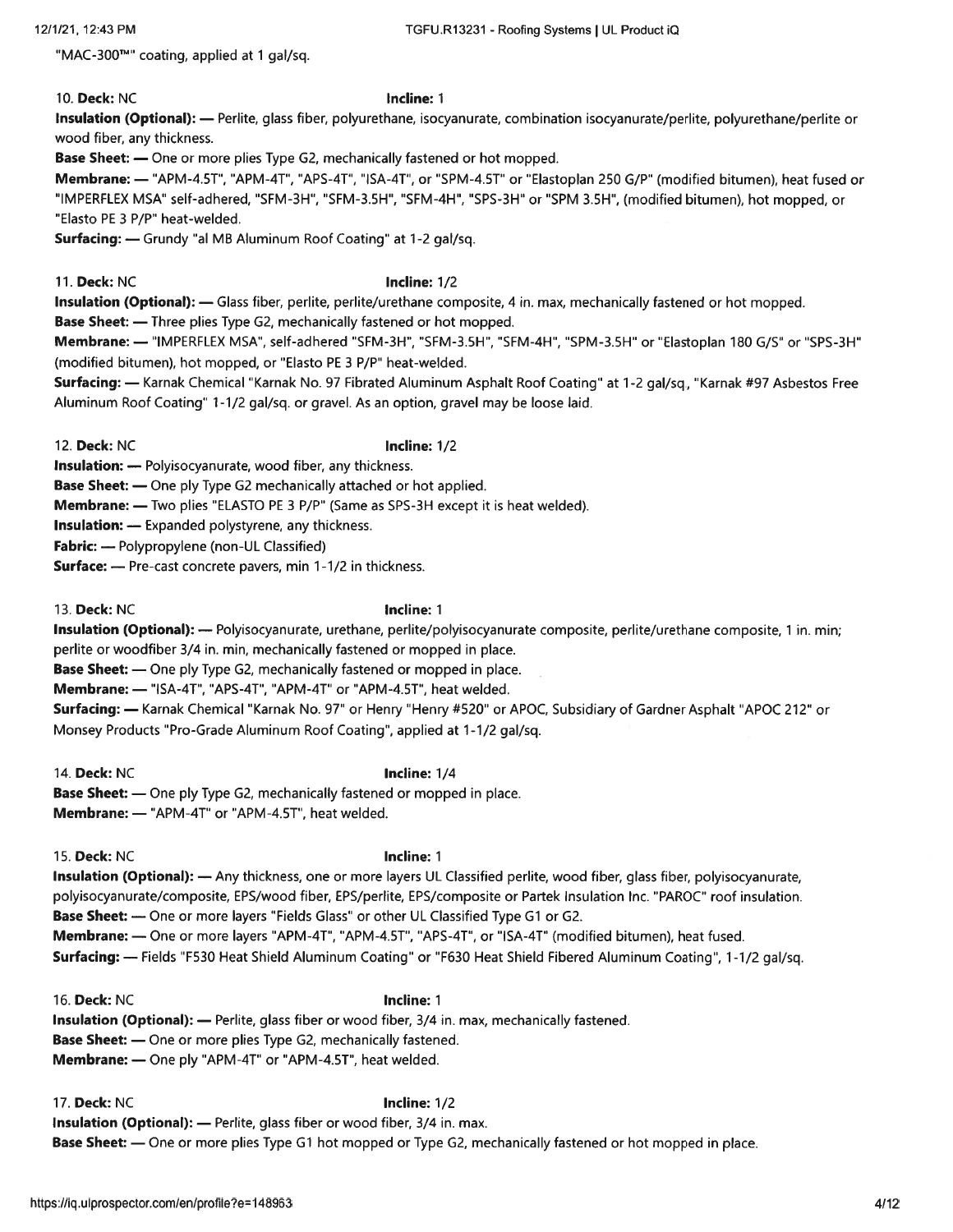### 12/1/21, 12:43 PM TGFU.R13231 - Roofing Systems I UL Product iQ

Membrane: — One ply "SFM-3H", "SFM-3.5H", "SFM-4H", "SPM-3.5H" or "Elastoplan 180 G/S", "SPM-4H", "SPM-4H/250", hot mopped in place or "SPM-4T" or "SPM-4.5T" or "Elastoplan 250 G/P", heat fused or "IMPERFLEX MSA", self-adhered.

18. Deck: NC **Incline: 2** Insulation (Optional): — Perlite or glass fiber or perlite/EPS composite polyisocyanurate or perlite/urethane composite or wood fiber, any thickness. Base Sheet: — Type G2.

Ply Sheet (Optional): — Type G1 or Type G2.

Membrane: — Garland Co Inc StressPly (4360)" or "StressPly E FR" or "VersiPly (4363-40)" or "VersiPly (4363-60)" or "VersiPly (4364)" heat sealed or hot mopped.

**Surfacing:** — Two applications "Imper-Sol" at applied at 1 to 2 gal/100-ft<sup>2</sup>/application or one application applied at 1 to 3 gal/100-ft<sup>2</sup> when base coat is used.

19. Deck: NC 19. Incline: 1

Insulation (Optional): - Any combination of UL classified insulations, including but not limited to: perlite, glass fiber, polyurethane, isocyanurate; combination isocyanurate/perlite, polyurethane/perlite composite or wood fiber, EPS/wood fiber, EPS/perlite any thickness.

Barrier Board: — Minimum 1/4 in. thick G-P Gypsum Corp. "DensDeck® Roofboard" or "DensDeck Prime® Roofboard " or" DensDeck Prime 2TM Roofboard" or DensDeck DuraGuard® Roofboard" or Certainleed Gypsum Inc. "GlasRoc" or USG Corp. SECUROCK® Glass-Mat Roof Board (Type SGMRX)", mechanically fastened or hot mopped.

Base Sheet (Optional): — One or more plies G1 or G2 base/ply sheet. G2 mechanically attached or hot mopped. G1 hot mopped only.

Ply Sheet (Optional): — One or more plies "FA-2T", "APS-4T" or "ISA-4T", heat fused.

Membrane: --- "APS-4T", "ISA-4T", "APM-4T", "APM-4.5T" or "Mineral Design™ MDA", heat fused.

**Surfacing:** — Two applications of IMPER-SOL  $M$  coating, applied at 1 gal/100 ft<sup>2</sup>.

20. Deck: NC **Incline: 1-1/2** 

Insulation (Optional): — Any combination of UL classified insulations, including but not limited to: perlite, <sup>g</sup>lass fiber, polyurethane, isocyanurate; combination isocyanurate/perlite, polyurethane/perlite composite or wood fiber, EPS/wood fiber, EPS/perlite any thickness.

Barrier Board: — Minimum 1/4 in. thick G-P Gypsum Corp. "DensDeck® Roofboard" or "DensDeck Prime® Roofboard " or DensDeck Prime 2TM Roofboard" or DensDeck DuraGuard® Roofboard" or CertainTeed Gypsum Inc. "GlasRoc" or USG Corp. SECUROCK® Glass-Mat Roof Board (Type SGMRX)", mechanically fastened or hot mopped.

Base Sheet (Optional): — One or more plies G1 or G2 base/ply sheet. G2 mechanically attached or hot mopped. G1 hot mopped only.

Ply Sheet (Optional): - One or more plies "FA-2T", "APS-4T" or "ISA-4T", heat fused.

Membrane: - "APS-4T", "ISA-4T", "APM-4T", "APM-4.5T" or "Mineral Design™ MDA", heat fused.

**Surfacing:** — Two applications of "MAC-200<sup>TM</sup>" or "MAC-300<sup>TM</sup>", coating, applied at 1 gal/100 ft<sup>2</sup>.

21. Deck: NC **Incline: 1** 

Insulation (Optional): — Any combination of UL classified insulations, including but not limited to: perlite, glass fiber, polyurethane, isocyanurate; combination isocyanurate/perlite, perlite/phenolic composite, polyurethane/perlite composite or wood fiber, EPS/wood fiber, EPS/perlite any thickness.

Barrier Board: — Minimum 1/4 in. thick G-P Gypsum Corp. "DensDeck® Roofboard" or "DensDeck Prime® Roofboard " or" DensDeck Prime 2TM Roofboard" or DensDeck DuraGuard® Roofboard" or Certainleed Gypsum Inc. "GlasRoc" or USG Corp. SECUROCK® Glass-Mat Roof Board (Type SGMRX)", mechanically fastened or hot mopped.

Base Sheet (Optional): — One or more <sup>p</sup>lies Gi or G2 base/ply sheet. G2 mechanically attached or hot mopped. Gi hot mopped only.

Ply Sheet (Optional): — One or more plies "FS-2H", "PS-2H" or "SPS-3H", hot mopped or "Elasto PE 3 P/P" heat-welded. Membrane: — "SPS-3H", "SFM-3H", "SFM-3.5H", "SFM-3,5H-FR", "SPM-3.5H" or "Elastoplan 180 G/S", "SPM-4H", SPM-4H/250",or "Mineral Design™ MDS", hot mopped; "SPM-4T", or "SPM-4.5T" or "Elastoplan 250 G/P", heat fused; "IMPERFLEX™ MSA", selfadhered, or "Elasto PE 3 P/P" heat-welded.

**Surfacing:** — Two applications of IMPER-SOL ™ coating, applied at 1 gal/100 ft<sup>2</sup>.

22. Deck: NC **Incline: 1**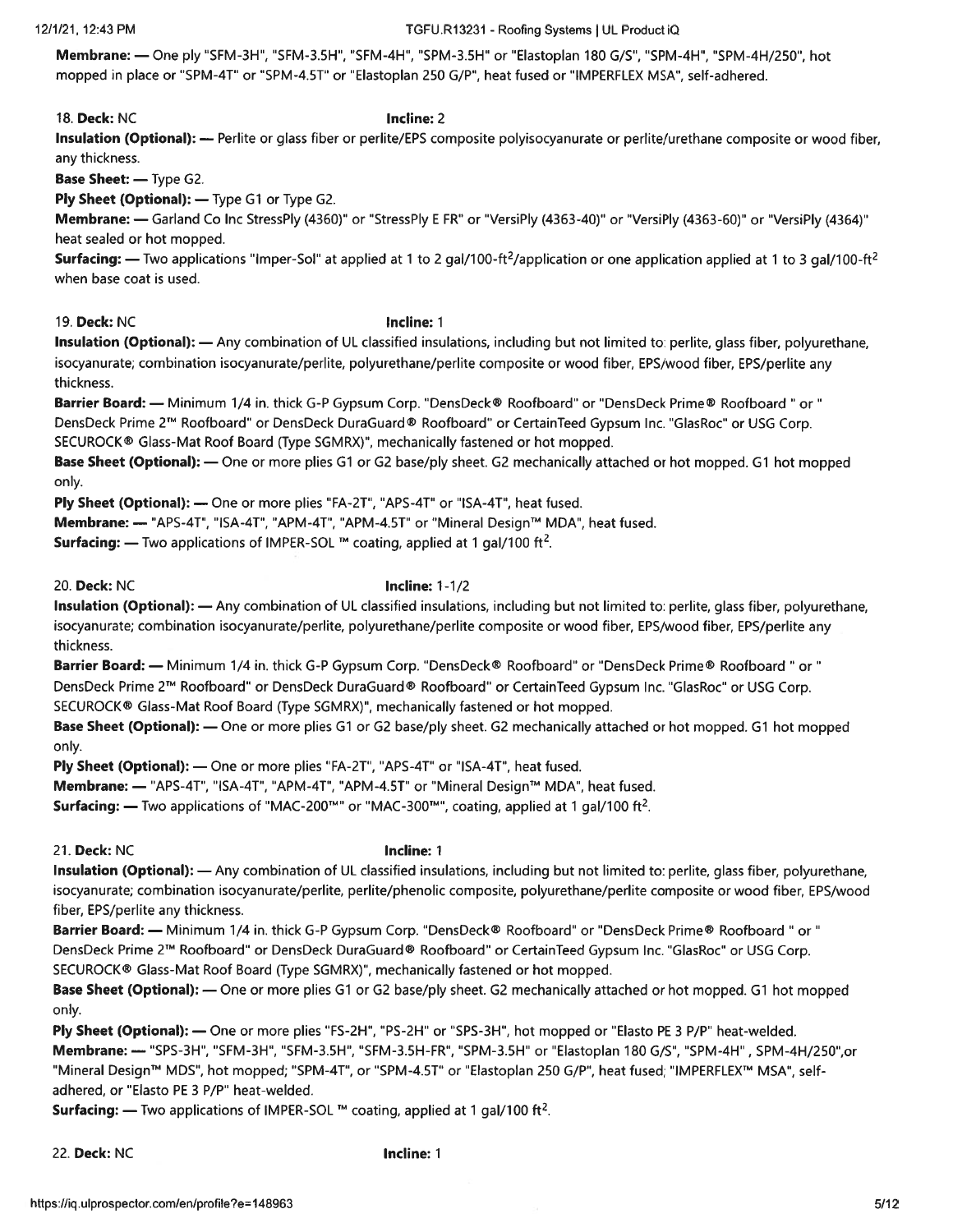### 12/1/21, 12:43 PM TGFU.R13231 - Roofing Systems UL Product iQ

Insulation (Optional): — Any combination of UL classified insulations, including but not limited to: perlite, <sup>g</sup>lass fiber, polyurethane, isocyanurate; combination isocyanurate/perlite, perlite/phenolic composite, polyurethane/perlite composite or wood fiber, EPS/wood fiber, EPS/perlite any thickness.

Barrier Board: — Minimum 1/4 in. thick G-P Gypsum Corp. "DensDeck® Roofboard" or "DensDeck Prime® Roofboard " or " DensDeck Prime 2™ Roofboard" or DensDeck DuraGuard® Roofboard" or CertainTeed Gypsum Inc. "GlasRoc" or USG Corp. SECUROCK® Glass-Mat Roof Board (Type SGMRX)", mechanically fastened or hot mopped.

Base Sheet (Optional): — One or more plies "IMPERFLEX USA™", self adhered. First layer may be mechanically attached. Membrane: - "IMPERFLEX™ MSA", self-adhered.

**Surfacing:** — Two applications of "IMPER-SOL  $M$ " coating, applied at 1 gal/100 ft<sup>2</sup>.

23. Deck: NC **Incline: 2** 

Insulation (Optional): — Any combination of UL classified insulations, including but not limited to: perlite, glass fiber, polyurethane, isocyanurate; combination isocyanurate/perlite, polyurethane/perlite composite or wood fiber, EPS/wood fiber, EPS/perlite any thickness.

Barrier Board: — Minimum 1/4 in. thick G-P Gypsum Corp. "DensDeck® Roofboard" or "DensDeck Prime® Roofboard " or " DensDeck Prime 2™ Roofboard" or DensDeck DuraGuard® Roofboard" or CertainTeed Gypsum Inc. "GlasRoc" or USG Corp. SECUROCK® Glass-Mat Roof Board (Type SGMRX)", mechanically fastened or hot mopped.

**Base Sheet (Optional):** — One or more plies G1 or G2 base/ply sheet. G2 mechanically attached or hot mopped. G1 hot mopped only.

Ply Sheet (Optional): — One or more plies "FS-2H", "PS-2H" or "SPS-3H", hot mopped, or "Elasto PE 3 P/P" heat-welded. Membrane: — "SPS-3H", "SFM-3H", "SFM-3.5H", "SFM-3.5H-FR, "SPM-3.5H" or "Elastoplan 180 G/S", "SPM-4H" , SPM-4H/250", or "Mineral Design™ MDS", hot mopped; SPM-4.5T", or SPM-4T", heat fused; "IMPERFLEX™ MSA", self-adhered, or "Elasto PE 3 P/P" heat-welded.

**Surfacing:** — Two applications of "MAC-200 <sup>TM</sup>" or "MAC-300<sup>TM</sup>" coating, applied at 1 gal/100 ft<sup>2</sup>.

### 24. Deck: NC **Incline: 1-1/2**

Insulation (Optional): — Any combination of UL classified insulations, including but not limited to: perlite, <sup>g</sup>lass fiber, polyurethane, isocyanurate; combination isocyanurate/perlite, polyurethane/perlite composite or wood fiber, EPS/wood fiber, EPS/perlite any thickness.

Barrier Board: — Minimum 1/4 in. thick G-P Gypsum Corp. "DensDeck® Roofboard" or "DensDeck Prime® Roofboard " or " DensDeck Prime 2TM Roofboard" or DensDeck DuraGuard® Roofboard" or CertainTeed Gypsum Inc. "GlasRoc" or USG Corp. SECUROCK® Glass-Mat Roof Board (Type SGMRX)", mechanically fastened or hot mopped.

Base Sheet (Optional): — One or more plies "IMPERFLEX USA<sup>TM</sup>", self adhered. First layer may be mechanically attached. Ply Sheet (Optional): — One or more plies "FS-2H", "PS-2H" or "SPS-3H", hot mopped, or "Elasto PE 3 P/P" heat-welded. Membrane: - "IMPERFLEX™ MSA", self-adhered.

**Surfacing:** — Two applications of "IMPER-SOL<sup>TM</sup>", "MAC-200 <sup>TM</sup>" or "MAC-300<sup>TM</sup>" coating, applied at 1 gal/100 ft<sup>2</sup>.

25. Deck: NC **Incline: 1/2** 

Insulation (Optional): — Any combination of UL classified insulations, including but not limited to: perlite, glass fiber, polyurethane, isocyanurate; combination isocyanurate/perlite, polyurethane/perlite composite or wood fiber, EPS/wood fiber, EPS/perlite any thickness.

Barrier Board: — Minimum 1/4 in. thick G-P Gypsum Corp. "DensDeck® Roofboard" or "DensDeck Prime® Roofboard " or" DensDeck Prime 2TM Roofboard" or DensDeck DuraGuard® Roofboard" or CertainTeed Gypsum Inc. "GlasRoc" or USG Corp. SECUROCK® Glass-Mat Roof Board (Type SGMRX)", mechanically fastened or hot mopped.

Base Sheet (Optional): — One or more <sup>p</sup>lies Gi or G2 base/ply sheet. G2 mechanically attached or hot mopped or adhered with "PMA 186" applied at 2-21/4 gal/sq. Gi hot moppe<sup>d</sup> or adhered with "PMA 186" applied at 2-21/4 gal/sq. only.

Ply Sheet (Optional): — One or more <sup>p</sup>lies "FS-2H", "PS-2H" or "SPS-3H", hot mopped or adhered with "PMA 186" applied at <sup>2</sup> - 2- 1/4 gal/sq or "Elasto PE 3 P/P" heat-welded.

Membrane: — "SPS-3H", "SFM-3H", "SFM-3.5H", "SFM-3.5H-FR", "SPM-3.5H" or "Elastoplan 180 G/S", "SPM-4H" , SPM-4H/250", or "Mineral Design<sup>TM</sup> MDS", hot mopped or adhered with "PMA 186" applied at 2 - 2-1/4 gal/sq; "SPM-4.5T" or "Elastoplan 250 G/P", heat fused; "IMPERFLEXTM MSA", self-adhered, or "Elasto PE <sup>3</sup> P/P" heat-welded.

**Surfacing:**  $\rightarrow$  Two applications of IMPER-SOL ™ coating, applied at 1 gal/100ft<sup>2</sup>

26. Deck: NC **Incline: 1** 

Insulation (Optional): — Any combination of UL classified insulations, including but not limited to: perlite, <sup>g</sup>lass fiber, polyurethane, isocyanurate; combination isocyanurate/perlite, polyurethane/perlite composite or wood fiber, EPS/wood fiber, EPS/perlite any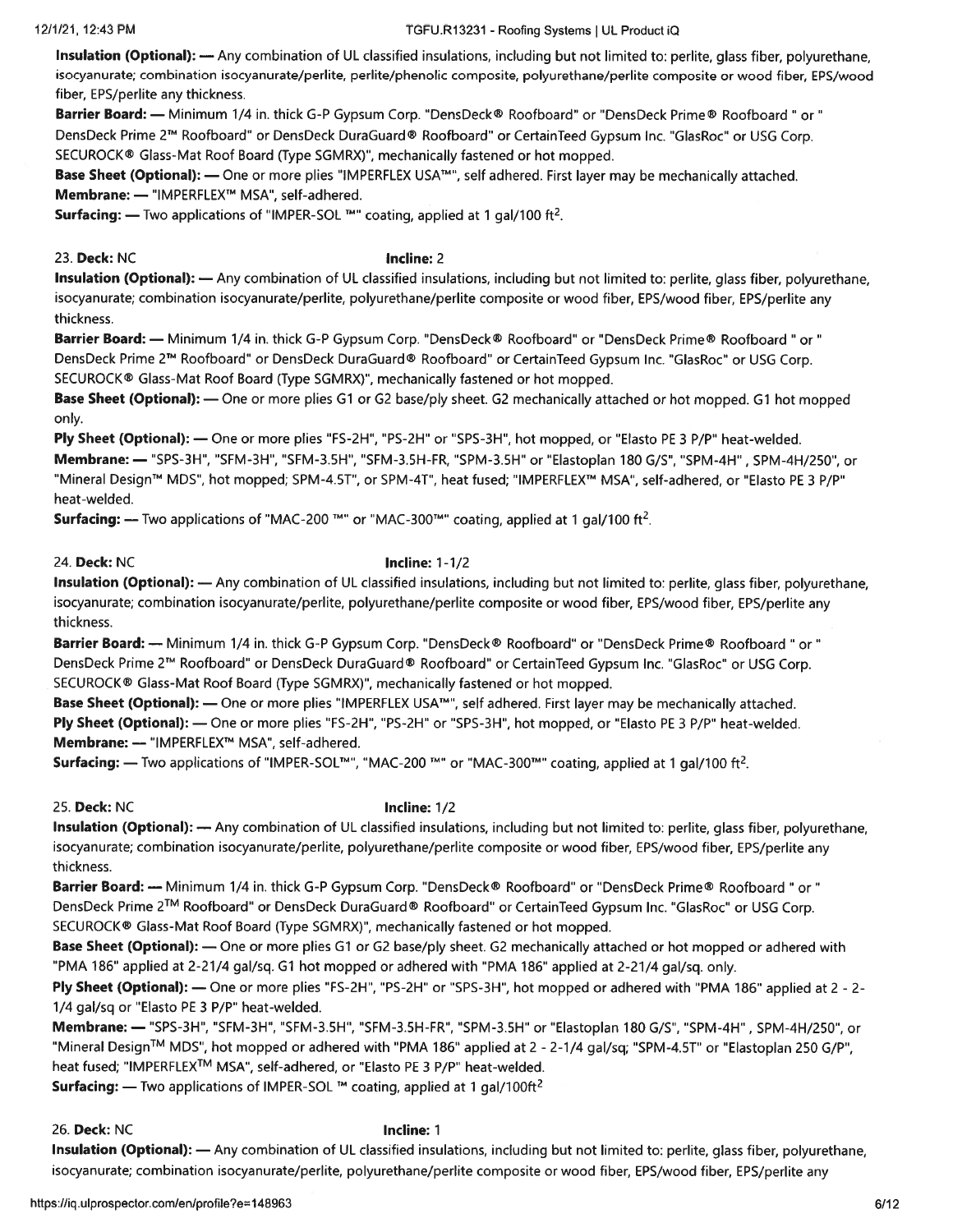thickness.

Barrier Board: - Minimum 1/4 in. thick G-P Gypsum Corp. "DensDeck® Roofboard" or "DensDeck Prime® Roofboard " or "

DensDeck Prime 2<sup>TM</sup> Roofboard" or DensDeck DuraGuard® Roofboard" or CertainTeed Gypsum Inc. "GlasRoc" or USG Corp. SECUROCK® Glass-Mat Roof Board (Type SGMRX)", mechanically fastened or hot mopped.

Base Sheet (Optional): — One or more <sup>p</sup>lies G1 or G2 base/ply sheet. G2 mechanically attached or hot mopped adhered with "PMA 186" applied at 2-21/4 gal/sq. G1 hot mopped or adhered with "PMA 186" applied at 2-21/4 gal/sq only.

Ply Sheet (Optional): — One or more plies "FS-2H", "PS-2H" or "SPS-3H", hot mopped or adhered with "PMA 186" applied at  $2 - 2$ -1/4 gal/sq. or "Elasto PE 3 P/P' heat-welded.

Membrane: - "SPS-3H", "SFM-3H", "SFM-3.5H", "SFM-3.5H-FR", "SPM-3.5H" or "Elastoplan 180 G/S", "SPM-4H". SPM-4H/250", or "Mineral Design<sup>TM</sup> MDS", hot mopped or adhered with "PMA 186" applied at 2 - 2-1/4 gal/sq; SPM-4.5T", heat fused; "IMPERFLEX<sup>TM</sup> MSA", self-adhered, or "Elasto PE 3 P/P" heat-welded.

**Surfacing:** — Two applications of "MAC-200  $^{TM}$ " or "MAC-300<sup>TM</sup>" coating, applied at 1 gal/100ft<sup>2</sup>

### Class B - Fully Adhered

1. Deck: C-i 5/32 Incline: 1/2

Insulation: — Two or more layers (staggered joints) polyisocyanurate, urethane, perlite/polyisocyanurate composite, perlite/urethane composite, glass fiber, phenolic, perlite/phenolic composite or perlite, 3 in. min. thickness.

Base Sheet: — One or more <sup>p</sup>lies Type G2, hot mopped or mechanically fastened.

Membrane: - "APM-4T", "APM-4.5T", "APS-4T", "ISA-4T" or "SPM-4.5T" or "Elastoplan 250 G/P", heat fused or "IMPERFLEX MSA", self-adhered "SFM-3H", "SFM-3.5H", "SFM-4H", "SPM-3.5H" or "Elastoplan 180 G/S", "SPS-3H" (modified bitumen), hot mopped, or "Elasto PE 3 P/P' heat-welded.

Surfacing: — Karnak Chemical "Karnak No. 97 Fibrated Aluminum Asphalt Roof Coating", "Karnak #97 Asbestos Free Aluminum Roof Coating", 1-2 gal/sq. or Grundy 'al MB Aluminum Roof Coating" at 1-2 gal/sq.

2. Deck: C-i 5/32 Incline: 1/2

Base Sheet: — Two plies Type G2, mechanically fastened or hot mopped.

Membrane: — "SFM-3H", "SFM-3.5H", "SPM-3.5H" or "Elastoplan <sup>180</sup> G/S", "SFM-4H", "SPS-3H", hot moppe<sup>d</sup> or 'IMPERFLEX MSA", self-adhered or "APM-4T", "APM-4.5T", "APS-4T", "ISA-4T", "SPM-4.ST" or "Elastoplan 250 G/P", heat fused, or "Elasto PE <sup>3</sup> P/P' heatwelded.

Surfacing: — Karnak Chemical "Karnak No. <sup>97</sup> Fibrated Aluminum Asphalt Roof Coating", 1-2 gal/sq.

3. Deck: C-15/32 **Incline:** 1/2

Base Sheet: — Two <sup>p</sup>lies Type G2, hot mopped or mechanically fastened.

Membrane: — "SFM-3.5H-FR", "SFM-4H-FR" or "SFM-4.5H-FR", hot moppe<sup>d</sup> in <sup>p</sup>lace.

4. Deck: C-i 5/32 Incline: 1/2

Insulation (Optional): - Polyisocyanurate, urethane, perlite/polyisocyanurate composite, perlite/urethane composite, 1 in. min; perlite, 3/4 in. min or wood fiber 1 in. min, mechanically fastened or mopped in place.

Base Sheet: — One ply Type G2, mechanically fastened or mopped in place.

Membrane: - "APM-4T" or "APM-4.5T", heat welded.

Surfacing: — Karnak Chemical "Karnak No. 97", Henry "Henry #520", APOC, Subsidiary of Gardner Asphalt "APOC 212" or Monsey Products "Pro-Grade Aluminum Roof Coating", applied at 1-1/2 gal/sq.

5. Deck: C-i 5/32 Incline: 1/4

Base Sheet: — One <sup>p</sup>ly Type G2, mechanically fastened or mopped in <sup>p</sup>lace. Membrane: — "APM-4T" or "APM-4.5T", heat welded.

6. Deck: C-i5/32 Incline: 1/2 Base Sheet: — One or more plies Type G2, hot mopped or mechanically fastened. Membrane: — "SFM-3H-FR", "SFM-3.5H-FR', "SFM-4H-FR" or "SFM-4.5H-FR", hot moppe<sup>d</sup> in <sup>p</sup>lace.

7. Deck: C-15/32 **Incline:** 1/2

Insulation (Optional): — Any thickness, one or more layers UL Classified perlite, <sup>g</sup>lass fiber, polyisocyanurate, polyisocyanurate/composite or Partek Insulation Inc. "PAROC" roof insulation. Base Sheet: — One or more layers UL Classified Type G2.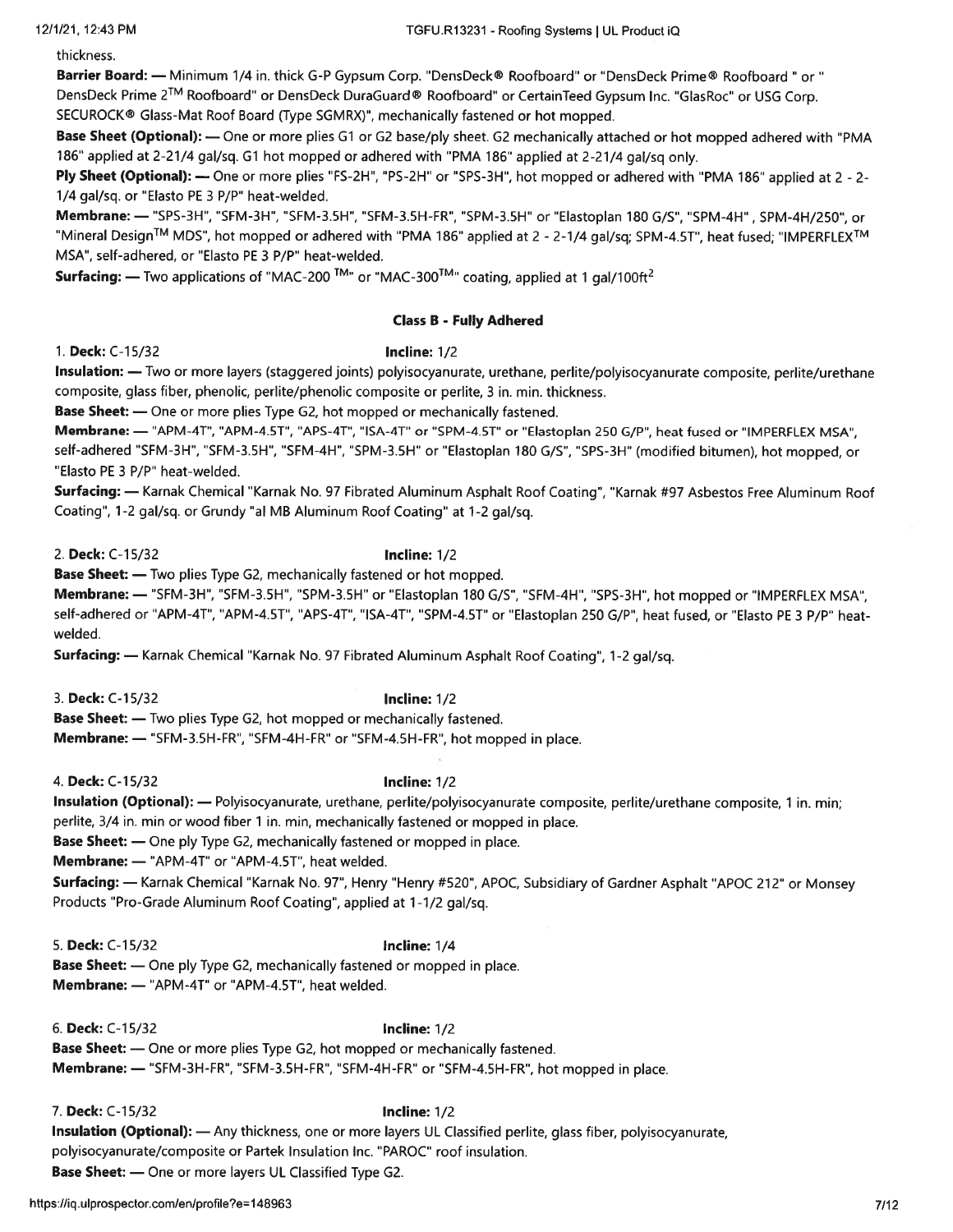### 12/1/21, 12:43 PM TGFU.R13231 - Roofing Systems <sup>I</sup> UL ProductiQ

Membrane: — One or more layers "APM-4T", "APM-4.5T", 'APS-4T", "ISA-4T" (modified bitumen), heat fused. Surfacing: — Fields "F530 Heat Shield Aluminum Coating" or "F630 Heat Shield Fibered Aluminum Coating", 1-1/2 gal/sq.

### Class C

1. Deck: C-15/32 **Incline: 1-1/2** 

Base Sheet: — One or more plies Type G2, hot mopped or mechanically fastened.

Insulation (Optional): — Polyisocyanurate, urethane, perlite/polyisocyanurate composite, perlite/urethane composite, <sup>g</sup>lass fiber or perlite, any thickness.

Membrane: — "APS-4T", "APM-4T", "APM-4.5T" or "ISA-4T" (modified bitumen), heat fused,

### 2. Deck: C-15/32 **Incline:** No Limitation

Insulation (Optional): - Polyisocyanurate, urethane, perlite/isocyanurate composite, glass fiber, perlite, perlite/urethane composite or wood fiber, any thickness, offset 6 in. from joints in plywood.

Base Sheet: — Type G2, mechanically attached or hot mopped.

Ply Sheet (Optional): — One or more plies Type G1 or G2, mechanically attached or hot mopped.

Membrane: — "SPM-3.5H-FR", hot mopped.

### 3. Deck: NC **Incline: No Limitation**

Insulation: - Polyisocyanurate, urethane, perlite/isocyanurate composite, perlite/urethane composite, glass fiber, perlite or wood fiber, any thickness.

Base Sheet: — Type G2, mechanically fastened.

Ply Sheet: - "FS-2H-FR", hot mopped.

Membrane: — "SPM-3.5H-FR", hot mopped.

4. Deck: NC **Incline:** 1/2

Insulation: — Polyisocyanurate, urethane, perlite/urethane composite, isocyanurate composite, wood fiber, <sup>g</sup>lass fiber, perlite, any thickness, mechanically attached.

Base Sheet: — Type G2, hot mopped or mechanically attached.

Membrane: — "IMPERFLEX MSA", self-adhered "SPS-3H", "SPM-3.5H" or "Elastoplan 180 G/S", "SFM-3.5H", "SFM4-H" or "SPM-4H", hot mopped, or "Elasto PE 3 P/P" heat-welded.

### 5. Deck: C-i 5/32 Incline: Unlimited

Underlayment: — One ply Type G2 "Beta Base", mechanically fastened.

Membrane: — One <sup>p</sup>ly "Mineral Design MDA" heat fused or "Mineral Design MDS" hot mopped.

6. Deck: NC Incline: 3/4

Insulation: — Polyisocyanurate, urethane, perlite/isocyanurate composite, perlite/urethane composite, perlite or wood fiber, any thickness or EPS, any thickness covered with min. 1/2 in. thick wood fiber or min. 3/4 in. thick perlite.

Base Sheet: — One or more plies Type G2, hot mopped or mechanically fastened.

Membrane: — "SFM-3H-FR", "SFM-3.5H-FR", "SFM-4H-FR" or "SFM-4.5H-FR" (modified bitumen), hot mopped.

7. Deck: C-15/32 **Incline:** 1/4

Insulation: - Polyisocyanurate, urethane, perlite/isocyanurate composite, perlite 1-1/2 in. minimum or wood fiber, 3/4 in. min. Base Sheet: — One or more layers Type G2, hot mopped or mechanically fastened.

Membrane: — "SFM-3.5H-FR", "SFM-4H-FR" or "SFM-4.5H-FR" (modified bitumen), hot mopped.

8. Deck: NC **Incline: 3/4** 

Insulation (Optional): — Polyisocyanurate, urethane, perlite/isocyanurate composite, perlite or wood fiber, any thickness. Base Sheet: — One ply Type Gi or G2, mechanically fastened or hot mopped. Ply Sheet (Optional): — One or more plies Type G1 or G2, mechanically attached or hot mopped. Membrane: — "SFM-3H-FR", "SFM-3.5H-FR", "SFM-4H-FR" or "SFM-4.5H-FR", hot mopped.

9. Deck: C-15/32 **Incline:** 3/4

Insulation: - Polyisocyanurate, urethane, perlite/isocyanurate composite, perlite/urethane composite, perlite, 1-1/2 in. min or wood fiber, 3/4 in. min, offset 6 in. from joints in plywood.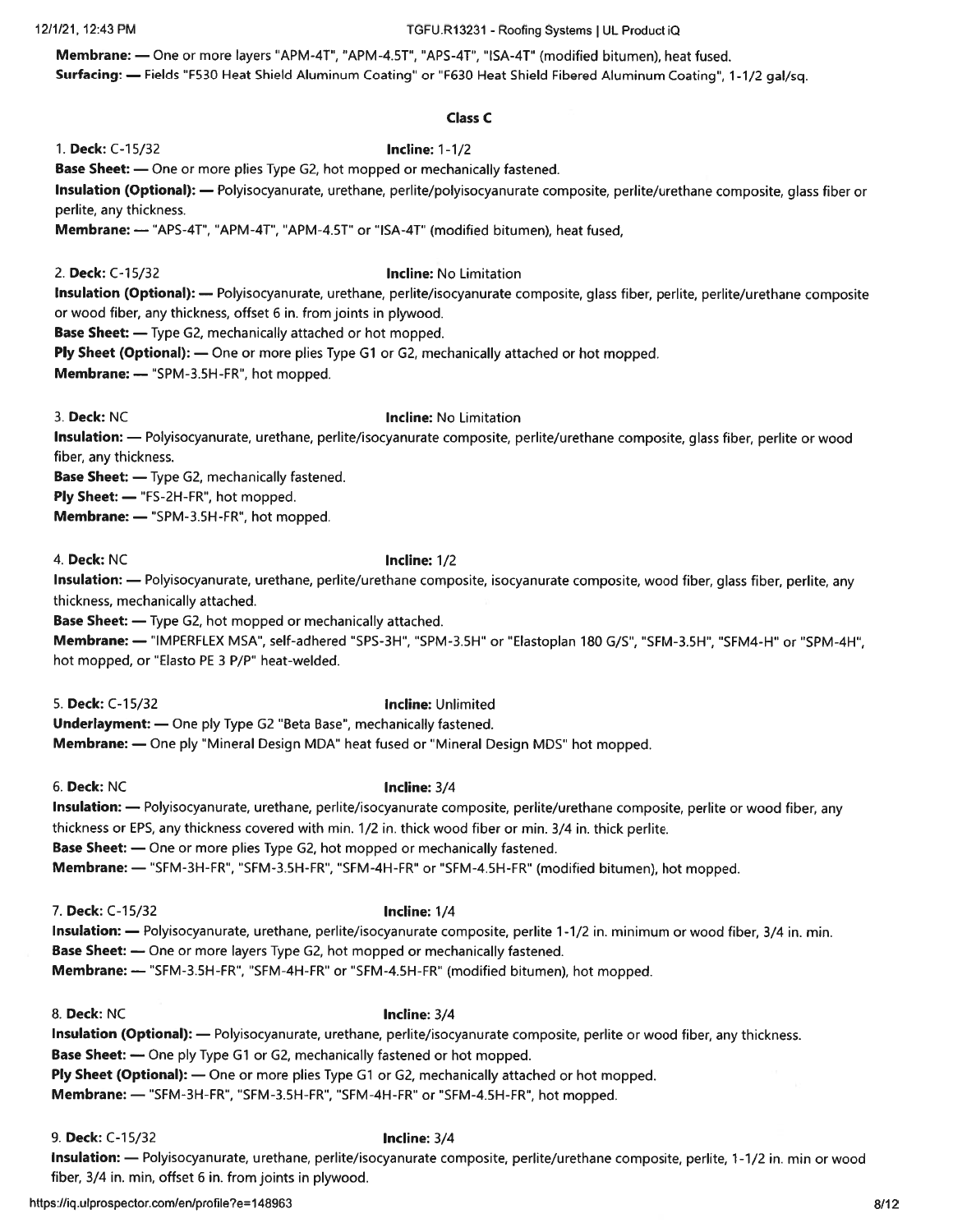Base Sheet: — Type G2, mechanically attached or hot mopped.

Ply Sheet (Optional): — One or more plies Type G1 or G2, mechanically attached or hot mopped. Membrane: — SFM-3.5H-FR, SFM-4H-FR or SFM-4.SH-FR, hot mopped.

10. Deck: C-15/32 **Incline: 1** 

Insulation (Optional): — Any UL Classified, any thickness.

Barrier Board: - Minimum 1/4 in. thick G-P Gypsum Corp. "DensDeck® Roofboard" or "DensDeck Prime® Roofboard " or " DensDeck Prime 2T1 Roofboard" or DensDeck DuraGuard® Roofboard" or CertainTeed Gypsum Inc. "GlasRoc" or USG Corp. SECUROCK® Glass-Mat Roof Board (Type SGMRX)" with butt joints in the barrier board staggered <sup>a</sup> minimum of <sup>6</sup> in. from <sup>p</sup>lywood deck butt joints, mechanically fastened or hot mopped.

Base Sheet: — One ply Type G2, hot mopped.

Membrane: — "SFM-3.5H-FR", hot mopped.

# MAINTENANCE AND REPAIR SYSTEMS

### Class A

1. Deck: C-15/32 **Incline: 3** 

Existing Roofing System: - Class A BUR smooth surface or gravel surface with all gravel maintained at original coverage rate covered with:

Insulation (Optional): — One layer wood fiber, perlite or <sup>g</sup>lass fiber, 1/2 in.

Base Sheet (Optional): - Type G1 or G2, hot mopped or mechanically fastened.

Membrane: - "APS-4T", "APM-4T", "APM-4.5T", "ISA-4T", "DEFEND" or "SPM-4.5T" or "Elastoplan 250 G/P" (modified bitumen), heat fused; or "IMPERFLEX MSA", self-adhered; "SPS-3H", "SPM-3.5H" or "Elastoplan 180 G/S", "SFM-3H", "SFM-3.SH" or "SFM-4H" (modified bitumen), hot mopped, or "Elasto PE 3 P/P' heat-welded.

Surfacing: — Gravel. As an option, gravel can be applied loosely, but incline cannot exceed <sup>2</sup> in.

2. Deck: NC **Incline:** 1/2

Existing Roofing System: — Class A, <sup>B</sup> or C BUR Smooth Surface or gravel surface (gravel may be removed) covered with: Membrane: — "APS-4T", "APM-4T", "APM-4.5T", "ISA-4T" or "SPM-4.ST" or "Elastoplan 250 G/P" (modified bitumen), heat fused; or "SPS-3H", "SFM-3H", "SFM-3.SH" or "SFM-4H" (modified bitumen), hot mopped, or "Elasto PE 3 P/P" heat-welded. Surfacing: — Karnak Chemical "Karnak No. 97 Fibrated Aluminum Asphalt Roof Coating", "Karnak No. 97 Asbestos Free Aluminum Roof Coatings", 1-2 gal/sq. or gravel. As an option gravel can be applied loosely.

3. Deck: C-15/32 **Incline:** 1/2

**Existing Roofing System:** — Class A BUR Smooth Surface or glass fiber ply sheet, gravel surfaced BUR (gravel may be removed) covered with:

Insulation (Optional): - Glass fiber, perlite, wood fiber, polyisocyanurate, recovery board, perlite/polyisocyanurate composite, 1/2 in. min.

Membrane: — "APM-4T", "APM-4.ST", "APS-4T", "ISA-4T" or "SPM-4.5T" or "Elastoplan 250 G/P" (modified bitumen), heat fused; or "IMPERFLEX MSA", self-adhered; "SFM-3H", "SFM-3.SH", "SFM-4H", "SPM-3.5H" or "Elastoplan 180 G/S" or "SPS-3H" (modified bitumen), hot mopped, or "Elasto PE 3 P/P' heat-welded,

Surfacing: — Karnak Chemical "Karnak No. <sup>97</sup> Fibrated Aluminum Asphalt Roof Coating", 1-2 gal/sq, Grundy 'al MB Aluminum Roof Coating" at 1-2 gal/sq. or gravel. As an option, gravel can be applied loosely.

4. Deck: NC **Incline: 1/2** 

Existing Roofing System: — Class <sup>A</sup> <sup>B</sup> or C BUR smooth Surface or grave<sup>l</sup> surface (gravel may be removed) covered with: Membrane: — "APM-4T", "APM-4.5T", "APS-4T", "ISA-4T" or "SPM-4.5T" or "Elastoplan 250 G/P" (modified bitumen), heat fused; or "IMPERFLEX MSA", self-adhered "SFM-3H", "SFM-3.5H", "SFM-4H", "SPM-3.5H" or "Elastoplan 180 G/S" or "SPS-3H" (modified bitumen), hot mopped, or "Elasto PE 3 P/P" heat-welded.

Surfacing: — Grundy 'al MB Aluminum Roof Coating" at 1-2 gal/sq.

5. Deck: NC **Incline: 1/2** 

Existing Roof System: — Class A, <sup>B</sup> or C BUR, gravel partially removed, coated with an aluminum coating and covered with: Base Sheet: — Type G3.

Membrane: — "APS-4T" or "ISA-4T", heat fused.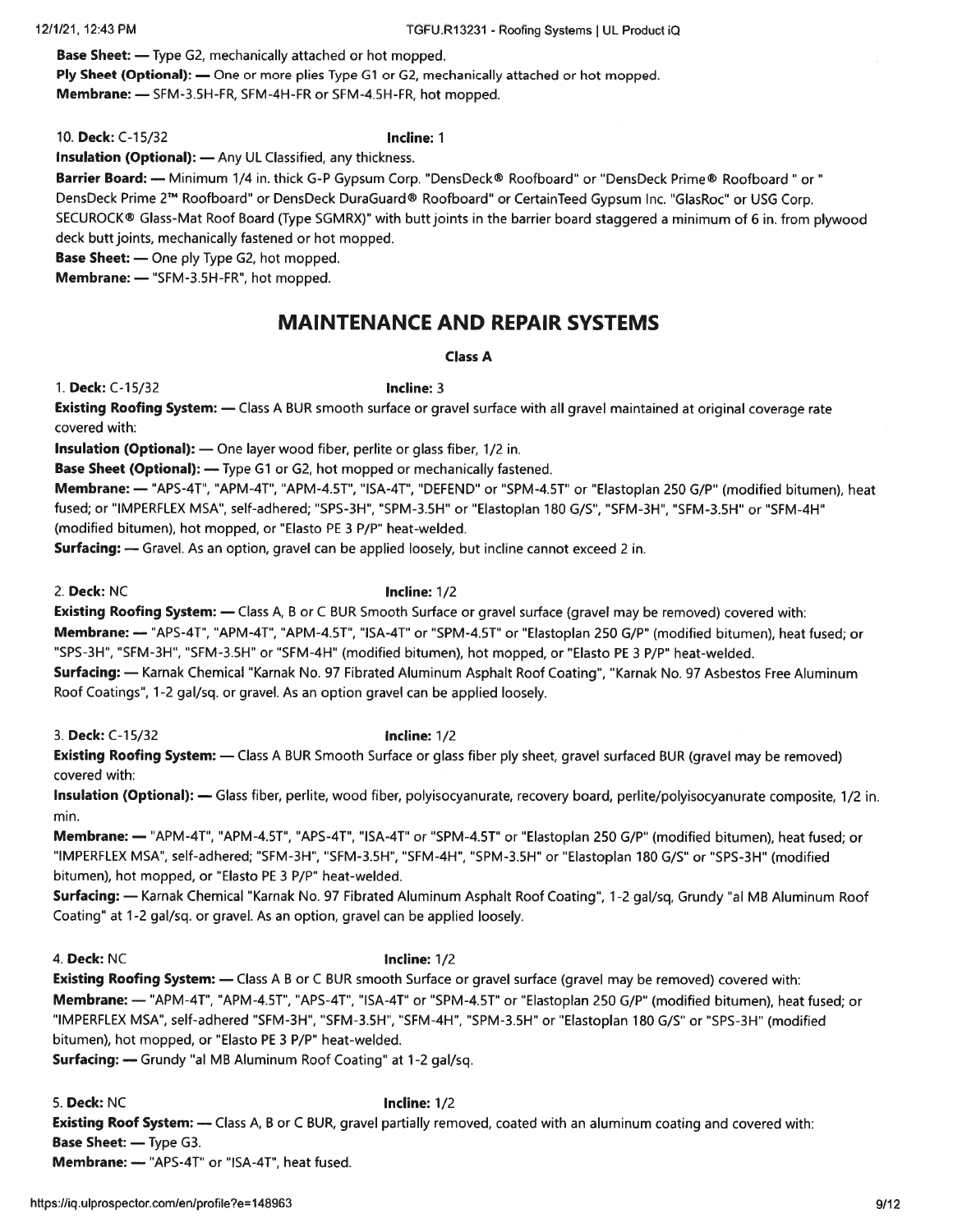https://iq.ulprospector.com/en/profile?e=148963 10/12

Surfacing: — Karnak Chemical "Karnak #97 Fibrated Aluminum Asphalt Coating' or Grundy 'al MB Aluminum Roof Coating" at 1-2 gal/sq.

6. Deck: Structural Cement Fiber Unit **Incline:** 1/2

Existing Roof System: — Class A, B or C BUR, gravel surfaced, covered with:

Insulation: — EPS, any thickness, covered with 1/2 in. wood fiber or 3/4 in. perlite.

Base Sheet: — Type G2, hot mopped or mechanically fastened.

Membrane: — "APM-4T", "APM-4.5T", "APS-4T", "ISA-4T", "DEFEND" or "SPM-4.5T" or "Elastoplan 250 G/P" (modified bitumen) heat fused, "IMPERFLEX MSA", self adhered; "SFM-3.H", "SFM-4H" or "SPM-3.5H" or "Elastoplan <sup>180</sup> G/S" (modified bitumen), hot mopped. Surfacing: — Karnak Chemical "#97 Fibrated Aluminum Coating" at 1-2 gal/sq.

7. Deck: NC Incline: 1/2

Existing Roof System: — Class A, B or C BUR, smooth or gravel surfaced (gravel may be removed) covered with:

Insulation: — EPS, any thickness, covered with 1 in. wood fiber or 3/4 in. perlite.

Base Sheet: — Type G2, hot mopped or mechanically fastened.

Membrane: — "APM-4T,"APM-4.5T,"APS-4T", "ISA-4T", "DEFEND" or 'SPM-4.5T' or "Elastoplan 250 G/P" (modified bitumen) heat fused, "IMPERFLEX MSA", self-adhered "SFM-3.H,"SPM-3.5H" or "Elastoplan 180 G/S" or "SFM-4H" (modified bitumen), hot mopped. Surfacing: — Karnak Chemical "#97 Fibrated Aluminum Coating" at 1-2 gal/sq.

### Class B

1. Deck: C-15/32 Incline: 1/2

Existing Roofing System: — Class A or B BUR smooth or gravel surface (gravel may be removed) covered with:

Base Sheet (Optional): — Type G2, hot mopped or mechanically fastened.

Membrane: — "APM-4T", "APM-4,5T", "APS-4T", "ISA-4T" or "SPM-4.5T" or "Elastoplan 250 G/P" (modified bitumen), heat fused; or "IMPERFLEX MSA", self-adhered; "SFM-3H", "SFM-3.SH", "SFM-4H", "SPM-3.5H" or "Elastoplan 180 G/S" or "SPS-3H" (modified bitumen), hot mopped, or "Elasto PE 3 P/P' heat-welded.

Surfacing: — Karnak Chemical "Karnak No. 97 Fibrated Aluminum Asphalt Roof Coating", 1-2 gal/sq, Grundy 'al MB Aluminum Roof Coating" at 1-2 gal/sq. or gravel. As an option, gravel can be applied loosely.

### Class C

1. Deck: C-15/32 **Incline:** 1/2 Existing Roofing System: — Class A, B or C smooth or gravel surface (gravel may be removed) covered with: Base Sheet: — Type G2, hot mopped or mechanically fastened. Membrane: — "SPM-4.5T" or "Elastoplan 250 G/P" (modified bitumen), heat fused.

2. Deck: Structural Cement Fiber Unit **Incline:** 3/4

Existing Roof System: — Class A, B or C BUR, gravel surfaced, covered with:

Insulation: — EPS, any thickness, covered with 1/2 in. wood fiber or 3/4 in. perlite.

Base Sheet: — Type G2, hot mopped or mechanically attached.

Membrane: - "SFM-3H-FR,""SFM-3.5H-FR,""SFM-4H-FR" or "SFM-4.5H-FR" (modified bitumen), hot mopped.

# COMBINATION HOT AND COLD SYSTEMS

As an alternate in mechanically fastened systems, <sup>a</sup> thin second layer of perlite insulation may be mopped over the first layer to protect the fasteners.

### Class A

1. Deck: C-i 5/32 Incline: 3/4

Insulation (optional): — Any thickness polyisocyanurate, glass fiber, perlite, wood fiber, loose laid, mechanically fastened or adhered any UL Classified insulation adhesive.

Barrier Board: — Minimum 1/4 in. thick GP Gypsum Corp. "DensDeck ® Roofboard" or "DensDeck Prime® Roofboard" or "DensDeck DuraGuard™ Roofboard" mechanically fastened or adhered any UL Classified insulation adhesive with butt joints in the barrier board staggered <sup>a</sup> minimum of 6-in, from plywood deck butt joints.

Base Sheet: — One or two plies Garland Co Inc "HPR TorchBase 4113" heat welded.

### 12/1/21, 12:43 PM TGFU.R13231 -Roofing Systems I UL Product iQ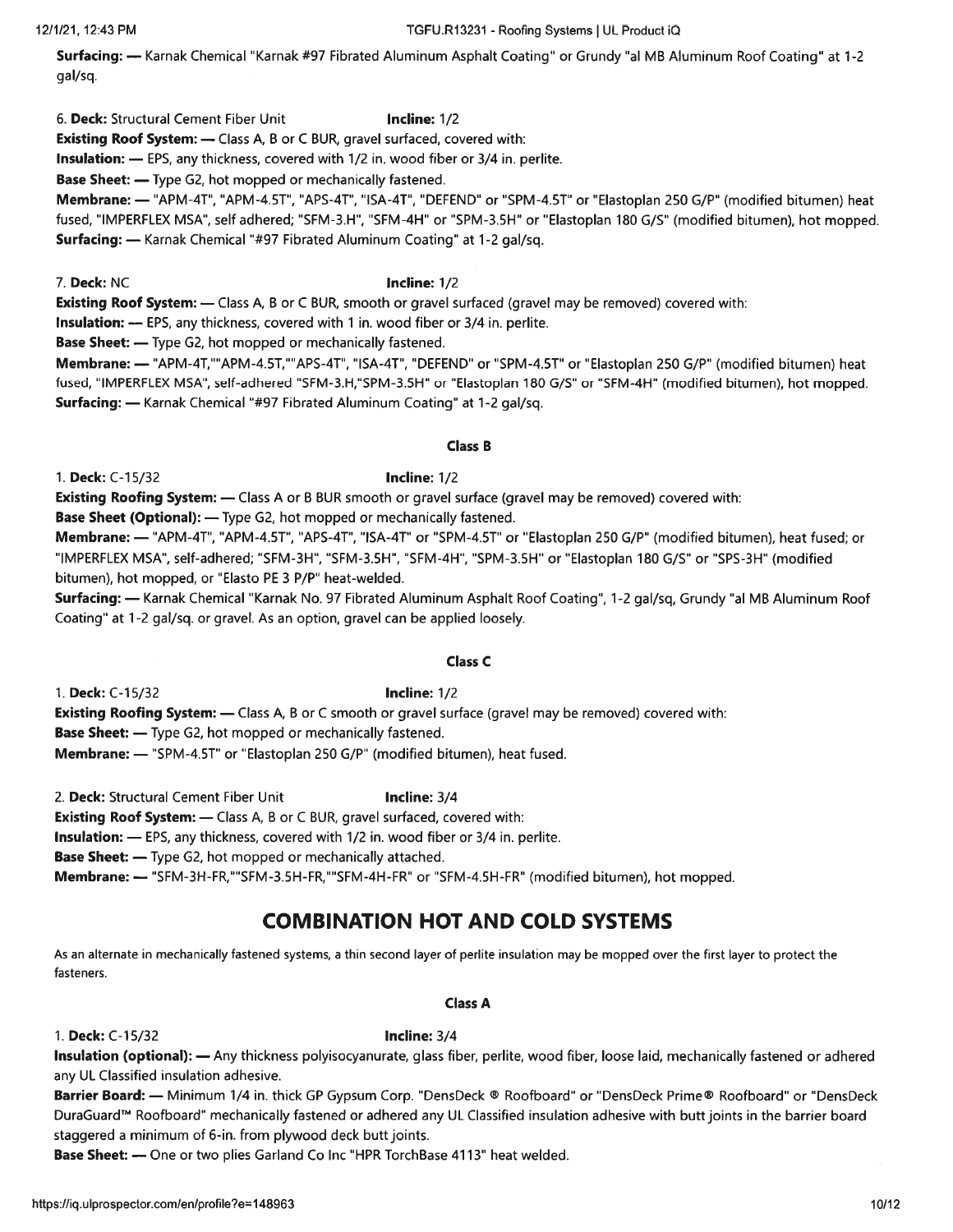### 12/1/21, 12:43 PM TGFU.R13231 -Roofing Systems I UL Product iQ

Membrane: - One ply Garland Co Inc "StressPly IV Mineral" or "StressPly IV UV Mineral" or "StressPly IV Plus Mineral" or "StressPly IV Plus UV Mineral' heat welded.

Surfacing: — Two applications "MAC-200" or "MAC-300" applied at 1/2 gal/100-ft<sup>2</sup>/application.

2. Deck: NC **Incline:** 3/4

Ply Sheet: - One ply Garland Co Inc "HPR TorchBase 4113" or "4120 HPR TriBase Plus" or "4121 HPR TriBase Premium" or "HPR Glasbase" or "HPR Glasbase Premium" or Type G2 base sheet mechanically fastened.

Base Sheet: — One or two plies Garland Co Inc "HPR TorchBase 4113" heat welded

Membrane: — One ply Garland Co Inc "StressPly IV Mineral" or "StressPly IV UV Mineral" or "StressPly IV Plus Mineral" or StressPly IV Plus UV Mineral" heat welded

**Surfacing:** — Two applications "MAC-200" or "MAC-300" applied at  $1/2$ -gal/100-ft<sup>2</sup>/application

3. Deck: C-i 5/32 Incline: 1/2

Insulation (optional): — Any thickness polyisocyanurate, glass fiber, perlite, wood fiber, loose laid, mechanically fastened or adhered any UL Classified insulation adhesive.

Barrier Board: — Minimum 1/4-in, thick GP Gypsum Corp. "DensDeck ® Roofboard" or "DensDeck Prime® Roofboard" or "DensDeck DuraGuardTM Roofboard" mechanically fastened or adhered any UL Classified insulation adhesive with butt joints in the barrier board staggered <sup>a</sup> minimum of 6-in, from plywood deck butt joints.

Base Sheet: — One or two plies Garland Co Inc "HPR TorchBase 4113" heat welded.

Membrane: — One ply Garland Co Inc "StressPly IV Mineral" or "StressPly IV UV Mineral" or "StressPly IV Plus Mineral" or "StressPly IV Plus UV Mineral" heat welded.

**Surfacing:** — Two applications "Imper-Sol" applied at  $1$ -gal/100-ft<sup>2</sup>/application.

4. Deck: NC **Incline: 1/2** 

Ply Sheet: - One ply Garland Co Inc "HPR TorchBase 4113" or "4120 HPR TriBase Plus" or "4121 HPR TriBase Premium" or "HPR Glasbase" or "HPR Glasbase Premium" or Type G2 base sheet mechanically fastened

Base Sheet: — One or two plies Garland Co Inc "HPR TorchBase 4113" or "StressPly IV" or "StressPly IV Plus" heat welded

Membrane: — One ply Garland Co Inc "StressPly IV Mineral" or "StressPly IV UV Mineral" or "StressPly IV Plus Mineral" or StressPly IV Plus UV Mineral" heat welded

**Surfacing:** — Two applications "Imper-Sol" applied at 1-gal/100-ft<sup>2</sup>/application

5. Deck: NC **Incline: 11/2** 

Insulation (optional): — Any thickness polyisocyanurate, perlite or woodfiber mechanically fastened or adhered with UL Classified insulation adhesive.

Cover Board: — Minimum 1/2-in. woodfiber board or minimum 3/4-in thick perlite mechanically fastened or adhered with UL Classified insulation adhesive.

Base Sheet: — One ply Garland Co Inc "4120 HPR TriBase Plus" or "4121 HPR TriBase Premium" or "HPR Glasbase" or "HPR Glasbase Premium" or Type G2 base sheet fully adhered with hot roofing asphalt.

Ply Sheet: — Three or four plies Garland Co Inc "4120 HPR TriBase Plus" or "4121 HPR TriBase Premium" fully adhered with " PMA 186" applied at a rate of 2 - 21/2-gal./100-ft<sup>2</sup>.

Surfacing: - 400-lbs ASTM D-448 Size No. 4 roofing gravel embedded in " PMA 186" applied at a rate of 3 to 5-gal./100-ft<sup>2</sup>.

6. Deck: C-i 5/32 Incline: 11/2

Insulation (optional): — Any thickness polyisocyanurate, perlite or woodfiber mechanically fastened or adhered with UL Classified insulation adhesive.

Cover Board: — Minimum 1/2-in. woodfiber board or minimum 3/4-in thick perlite mechanically fastened or adhered with UL Classified insulation adhesive with butt joints in insulation staggered <sup>a</sup> minimum of 6-in, from plywood deck joints (not required when option insulation is used).

Base Sheet: — One ply Garland Co Inc "4120 HPR TriBase Plus" or "4121 HPR TriBase Premium" or "HPR Glasbase" or "HPR Glasbase Premium" or Type G2 base sheet fully adhered with hot roofing asphalt.

Ply Sheet: — Three or four plies Garland Co Inc "HPR TriBase" or "TriBase Premium" fully adhered with " PMA 186" applied at <sup>a</sup> rate of 2 to  $21/2$ -gal./100-ft<sup>2</sup>.

**Surfacing:**  $-$  400-lbs ASTM D-448 Size No. 4 roofing gravel embedded in "PMA 186" applied at a rate of 3 to 5-gal./100-ft<sup>2</sup>.

### Class B